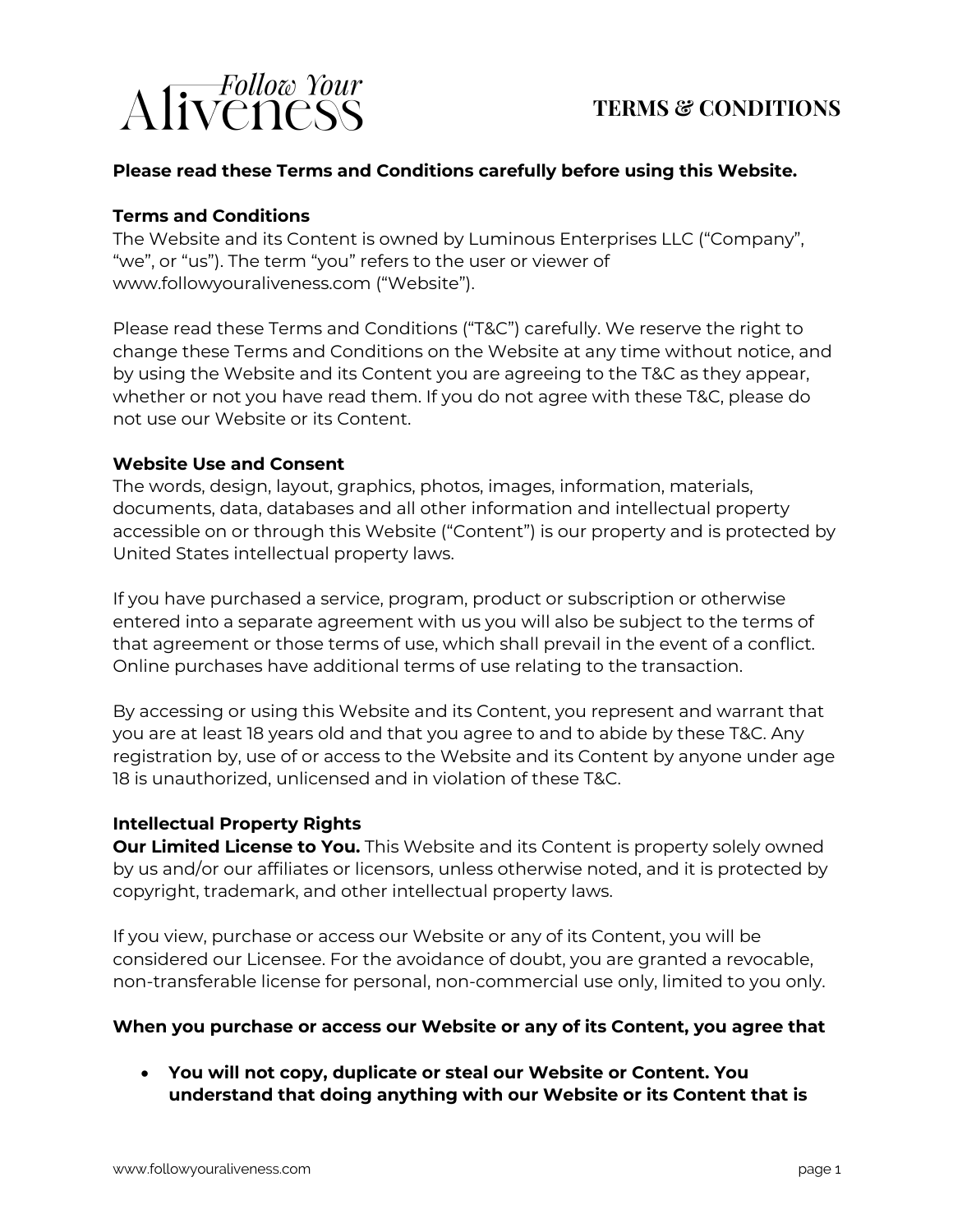**contrary to these T&C and the limited license we are providing to you herein is considered theft, and we reserve our right to prosecute theft to the full extent of the law.**

- **You are permitted from time to time to download and/or print one copy of individual pages of the Website or its Content, for your personal, noncommercial use, provided that you give us full attribution and credit by name, keep intact all copyright, trademark and other proprietary notices and, if used electronically, you must include the link back to the Website page from which the Content was obtained.**
- **You may not in any way at any time use, copy, adapt, imply or represent that our Website or its Content is yours or created by you. By downloading, printing, or otherwise using our Website Content for personal use you in no way assume any ownership rights of the Content – it is still our property.**
- **You must receive our written permission before using any of our Website Content for your own business use or before sharing with others. This means that you may not modify, copy, reproduce, republish, upload, post, transmit, translate, sell, market, create derivative works, exploit, or distribute in any manner or medium (including by email, website, link or any other electronic means) any Website Content because that is considered stealing our work.**
- **We are granting you a limited license to enjoy our Website and its Content for your own personal use, not for your own business/commercial use or in any that earns you money, unless we give you written permission that you may do so.**

**As a Licensee, you understand and acknowledge that this Website and its Content have been developed or obtained by us through the investment of significant time, effort and expense, and that this Website and its Content are valuable, special and unique assets of ours which need to be protected from improper and unauthorized use. We clearly state that you may not use this Website or its Content in a manner that constitutes an infringement of our rights or that has not been authorized by us.**

The trademarks and logos displayed on our Website or its Content are trademarks belonging to us, unless otherwise indicated. Any use including framing, meta tags or other text utilizing these trademarks, or other trademarks displayed, is strictly prohibited without our written permission.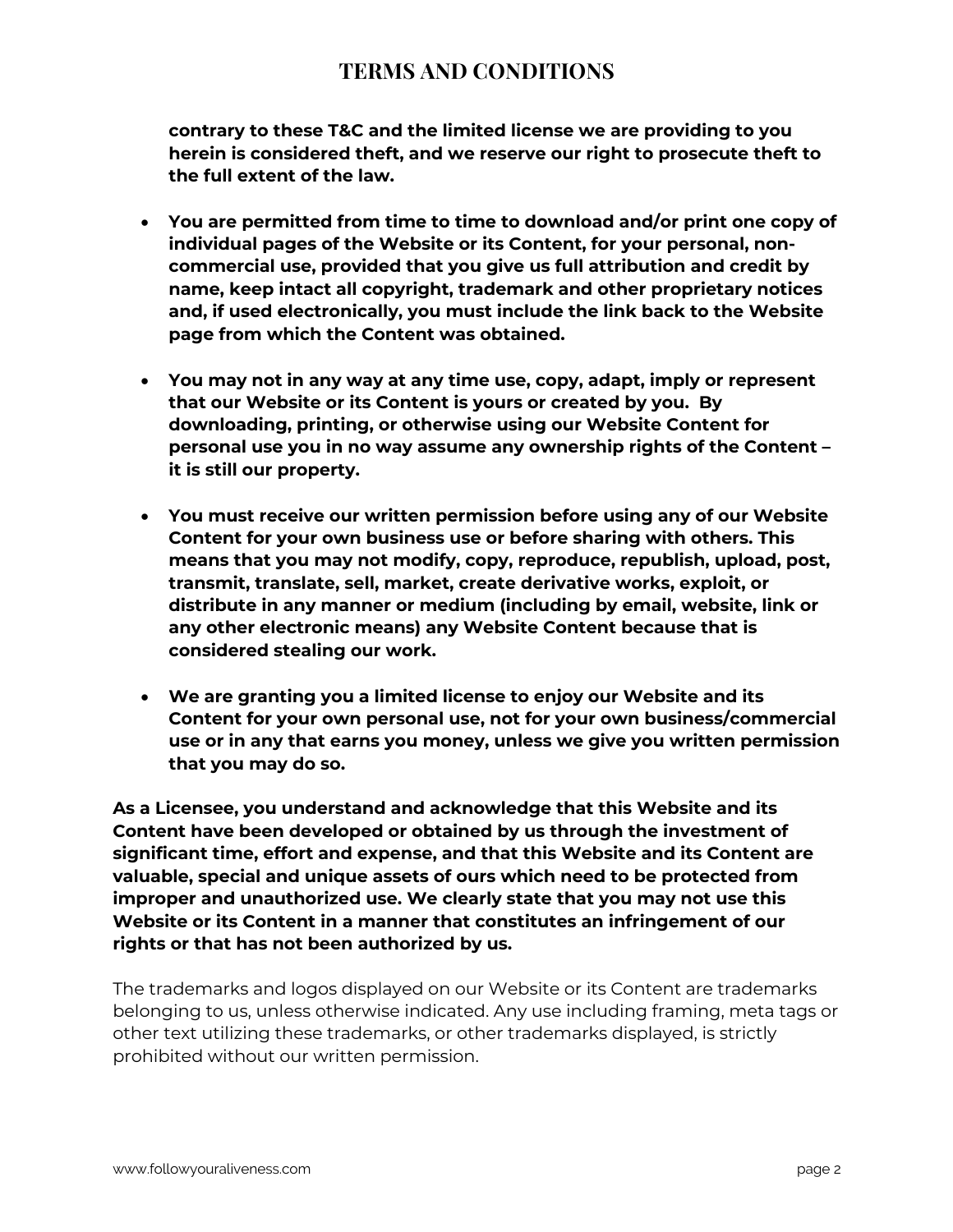All rights not expressly granted in these terms or any express written license, are reserved by us.

**Your License to Us.** By posting or submitting any material on or through our Website such as comments, posts, photos, images or videos or other contributions, you are representing that you are the owner of all such materials and you are at least 18 years old.

When you voluntarily submit to us or post any comment, photo, image, video or any other submission for use on or through our Website, you are granting us, and anyone authorized by us, consent to make it part of our current or future Website and its Content. This right includes granting us proprietary rights or intellectual property rights under any relevant jurisdiction without any further permission from you or compensation by us to you. Your rights regarding this personal information can be found in our Privacy Policy (www.followyouraliveness.com/privacy).

You acknowledge that we have the right but not the obligation to use any contributions from you and that we may elect to cease the use of any such contributions on our Website or in our Content at any time for any reason.

#### **Request for Permission to Use Content**

Any request for written permission to use our Content, or any other intellectual property or property belonging to us, should be made BEFORE you wish to use the Content by sending an e-mail to questions@followyouraliveness.com.

**We very clearly state that you may not use any Content in any way that is contrary to these T&C unless we have given you specific written permission to do so. If you are granted permission by us, you agree to use the specific Content that we allow and ONLY in the ways for which we have given you our written permission. If you choose to use the Content in ways that we do not specifically give you written permission, you agree now that you will be treated as if you had copied, duplicated and/or stolen such Content from us, and you consent to immediately stop using such Content and to take whatever actions as we may request and by the methods and in the time frame that we prescribe to protect our intellectual property and ownership rights in our Website and its Content.**

**Digital Millennium Copyright Act.** We respect others' copyright and intellectual property rights. However, if you believe that the Content on this Website infringes upon any copyright owned by you and was posted on our Website without your authorization, you may provide us with notice requesting that we remove the information from the Website. Any request should only be submitted by the you or an agent authorized to act on your behalf to questions@followyouralivenesss.com.

#### **Personal Responsibility and Assumption of Risk**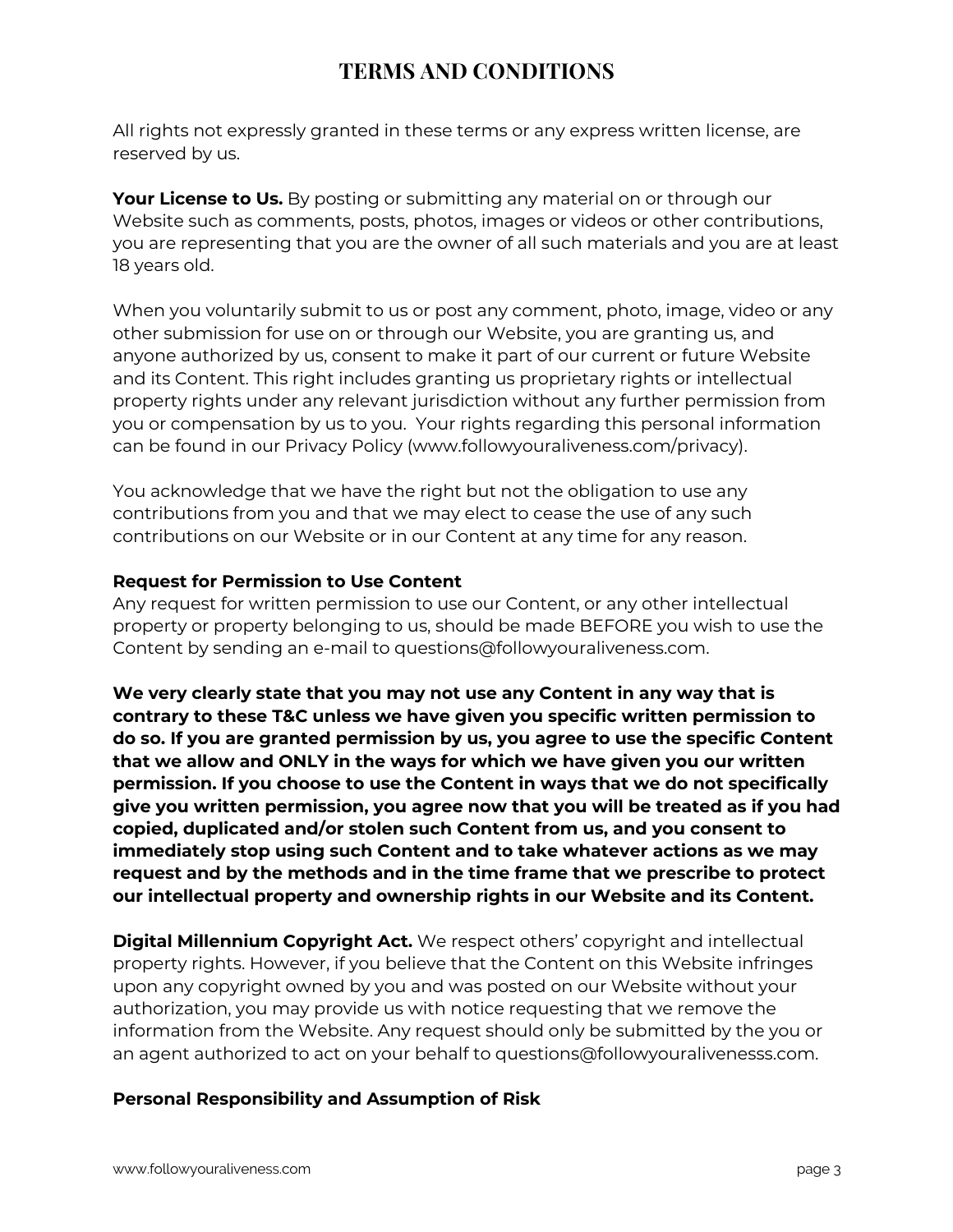As a Licensee, you agree that you are using your own judgment in using our Website and its Content and you agree that you are doing so at your own risk. You agree and understand that you assume all risks and no results are guaranteed in any way related to this Website and/or any of its Content. This Website and its Content are merely to provide you with education and tools to help you make your own decisions for yourself. You are solely responsible for your actions, decisions and results based on the use, misuse or non-use of this Website or any of its Content.

### **Disclaimer**

Our Website and its Content are for informational and educational purposes only. To the fullest extent permitted by law, we expressly exclude any liability for any direct, indirect or consequential loss or damage incurred by you or others in connection with our Website and its Content, including without limitation any liability for any accidents, delays, injuries, harm, loss, damage, death, lost profits, personal or business interruptions, misapplication of information, physical or mental disease, condition or issue, physical, mental, emotional, or spiritual injury or harm, loss of income or revenue, loss of business, loss of profits or contracts, anticipated savings, loss of data, loss of goodwill, wasted time and for any other loss or damage of any kind, however and whether caused by negligence, breach of contract, or otherwise, even if foreseeable. You specifically acknowledge and agree that we are not liable for any defamatory, offensive or illegal conduct of any other Website participant or user, including you.

**Medical Disclaimer.** This Website and its Content are not to be perceived as or relied upon in any way as medical advice or mental health advice. The information provided through our Website or Content is not intended to be a substitute for professional medical advice, diagnosis or treatment that can be provided by your own physician, nurse practitioner, physician assistant, therapist, counselor, mental health practitioner, licensed dietitian or nutritionist, member of the clergy, or any other licensed or registered health care professional. Do not disregard professional medical advice or delay seeking professional advice because of information you have read on this Website, its Content, or received from us. Do not stop taking any medications without speaking to your physician, nurse practitioner, physician assistant, mental health provider or other health care professional. If you have or suspect that you have a medical or mental health issue, contact your own health care provider promptly. We are not providing health care, medical or nutrition therapy services or attempting to diagnose, treat, prevent or cure in any manner whatsoever any physical ailment, or any mental or emotional issue, disease or condition. We are not giving medical, psychological, or religious advice whatsoever.

**Legal and Financial Disclaimer.** This Website and its Content are not to be perceived or relied upon in any way as business, financial or legal advice. The information provided through our Website and its Content is not intended to be a substitute for professional advice that can be provided by your own accountant,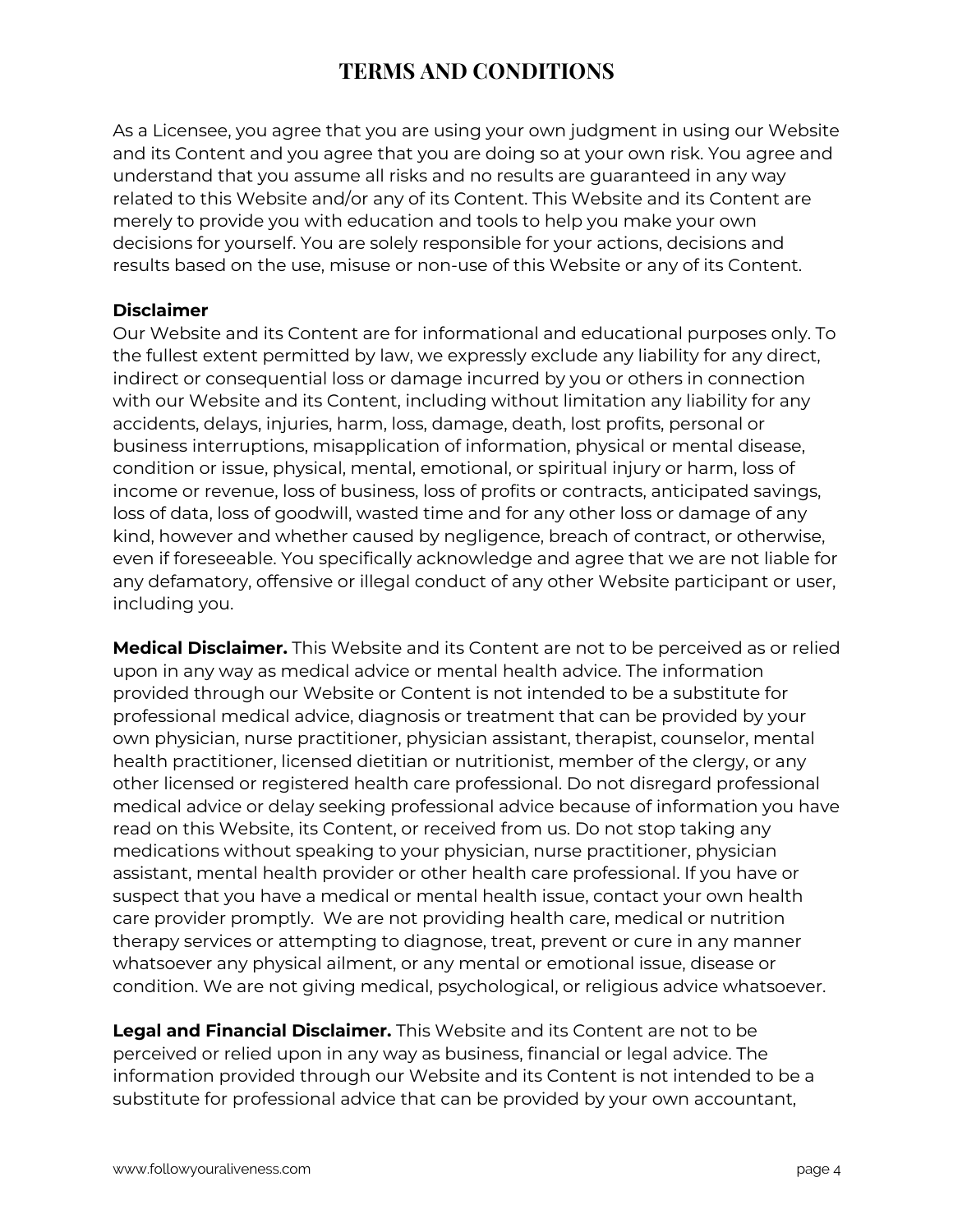lawyer, or financial advisor. We are not giving financial or legal advice in any way. You are hereby advised to consult with your own accountant, lawyer or financial advisor for any and all questions and concerns you have regarding your own income and taxes pertaining to your specific financial and/or legal situation. You agree that we are not responsible for your earnings, the success or failure of your business decisions, the increase or decrease of your finances or income level, or any other result of any kind that you may have as a result of information presented to you through our Website or its Content. You are solely responsible for your results.

**Earnings Disclaimer.** You acknowledge that we have not and do not make any representations as to the health physical, mental, emotional, spiritual or health benefits, future income, expenses, sales volume or potential profitability or loss of any kind that may be derived as a result of your use of this Website or its Content. We cannot and do not guarantee that you will attain a particular result, positive or negative, financial or otherwise, through the use of our Website or its Content and you accept and understand that results differ for each individual. We also expressly disclaim responsibility in any way for the choices, actions, results, use, misuse or nonuse of the information provided or obtained through the use of our Website or its Content. You agree that your results are strictly your own and we are not liable or responsible in any way for your results.

**Warranties Disclaimer.** WE MAKE NO WARRANTIES AS TO OUR WEBSITE OR ITS CONTENT. YOU AGREE THAT OUR WEBSITE AND ITS CONTENTS ARE PROVIDED "AS IS" AND WITHOUT WARRANTIES OF ANY KIND EITHER EXPRESS OR IMPLIED. TO THE FULLEST EXTENT PERMISSIBLE PURSUANT TO APPLICABLE LAW, WE DISCLAIM ALL WARRANTIES, EXPRESS OR IMPLIED, INCLUDING, BUT NOT LIMITED TO, IMPLIED WARRANTIES OF MERCHANTABILITY, FITNESS FOR A PARTICULAR PURPOSE, AND NON-INFRINGEMENT. WE DO NOT WARRANT THAT THE WEBSITE OR ITS CONTENT WILL BE FUNCTIONAL, UNINTERRUPTED, CORRECT, COMPLETE, APPROPRIATE, OR ERROR-FREE, THAT DEFECTS WILL BE CORRECTED, OR THAT ANY PART OF THE WEBSITE, CONTENT ARE FREE OF VIRUSES OR OTHER HARMFUL COMPONENTS. WE DO NOT WARRANT OR MAKE ANY REPRESENTATIONS REGARDING THE USE OR THE RESULTS OF THE USE OF OUR WEBSITE OR ITS CONTENT OR ON THIRD-PARTY WEBSITES IN TERMS OF THEIR CORRECTNESS, ACCURACY, TIMELINESS, RELIABILITY OR OTHERWISE.

**Technology Disclaimer.** We try to ensure that the availability and delivery of our Website and its Content is uninterrupted and error-free. However, we cannot guarantee that your access will not be suspended or restricted from time to time, including to allow for repairs, maintenance or updates, although, of course, we will try to limit the frequency and duration of suspension or restriction. To the fullest extent permitted by law, we will be not be liable to you for damages or refunds, or for any other recourse, should our Website or its Content become unavailable or access to the them becomes slow or incomplete due to any reason, such as system back-up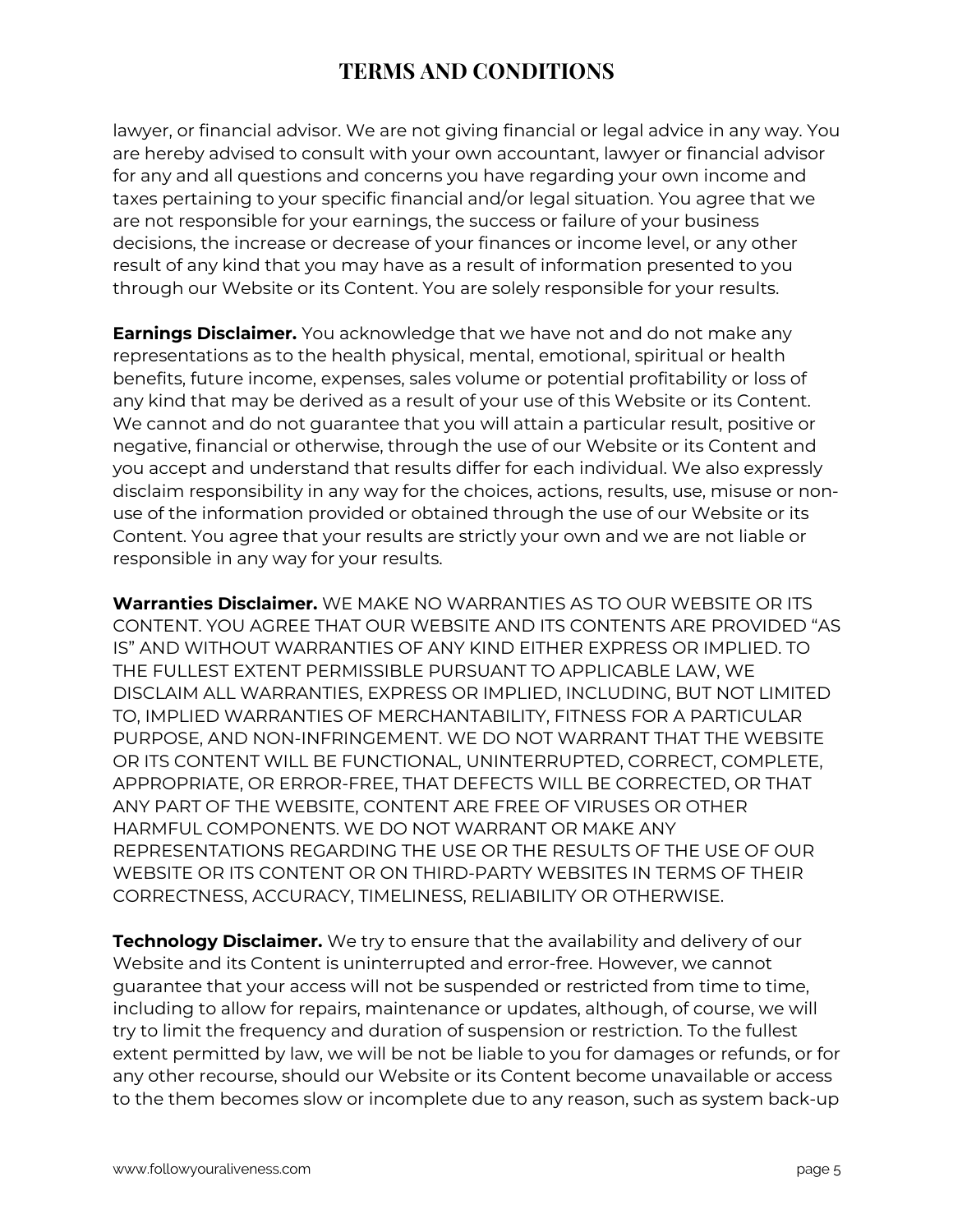procedures, internet traffic volume, upgrades, overload of requests to the servers, general network failures or delays, or any other cause which may from time to time make our Website or its Content inaccessible to you.

**Errors and Omissions.** We make no warranty or guarantee as to the accuracy, timeliness, performance, completeness or suitability of the information on our Website or its Content. Every effort has been made to present you with the most accurate, up-to-date information, but because the nature of scientific research is constantly evolving, we cannot be held responsible or accountable for the accuracy of our content. We assume no liability for errors or omissions on the Website, its Content, or in other information referenced by or linked to the site. You acknowledge that such information may contain inaccuracies or errors to the fullest extent permitted by law.

**Links to Other Websites.** We may provide links and pointers to other websites maintained by third parties which may take you outside of our Website or its Content. These links are provided for your convenience and the inclusion of any link in our Website or its Content to any other website does not imply our endorsement, sponsorship, or approval of that website or its owner. We do not endorse and we are not responsible for the views, opinions, facts, advice, statements, errors or omissions provided by external resources referenced in our Website or its Content, or their accuracy or reliability. We have no control over the contents or functionality of those websites and so we accept no responsibility for any loss, damage, or otherwise that may arise from your use of them. It is your responsibility to review the terms and conditions and privacy policies of those linked websites to confirm that you understand and agree with those policies.

**Limitations on Linking and Framing.** You may establish a hypertext link to our Website or Content so long as the link does not state or imply any sponsorship, endorsement, or ownership with our Website or Content and does not state or imply that we are have sponsored, endorsed or have ownership rights in your website. However, you may not frame or inline link our Content without our written permission.

### **Indemnification, Limitation of Liability and Release of Claims**

**Indemnification.** You agree at all times to defend, indemnify and hold harmless our Company, as well as any of our affiliates, agents, contractors, officers, directors, shareholders, employees, joint venture partners, successors, transferees, assignees, and licensees, as applicable, from and against any and all claims, causes of action, damages, liabilities, costs and expenses, including legal fees and expenses, arising out of or related to our Website, its Content or your breach of any obligation, warranty, representation or covenant set forth in these T&C or in any other agreement with us.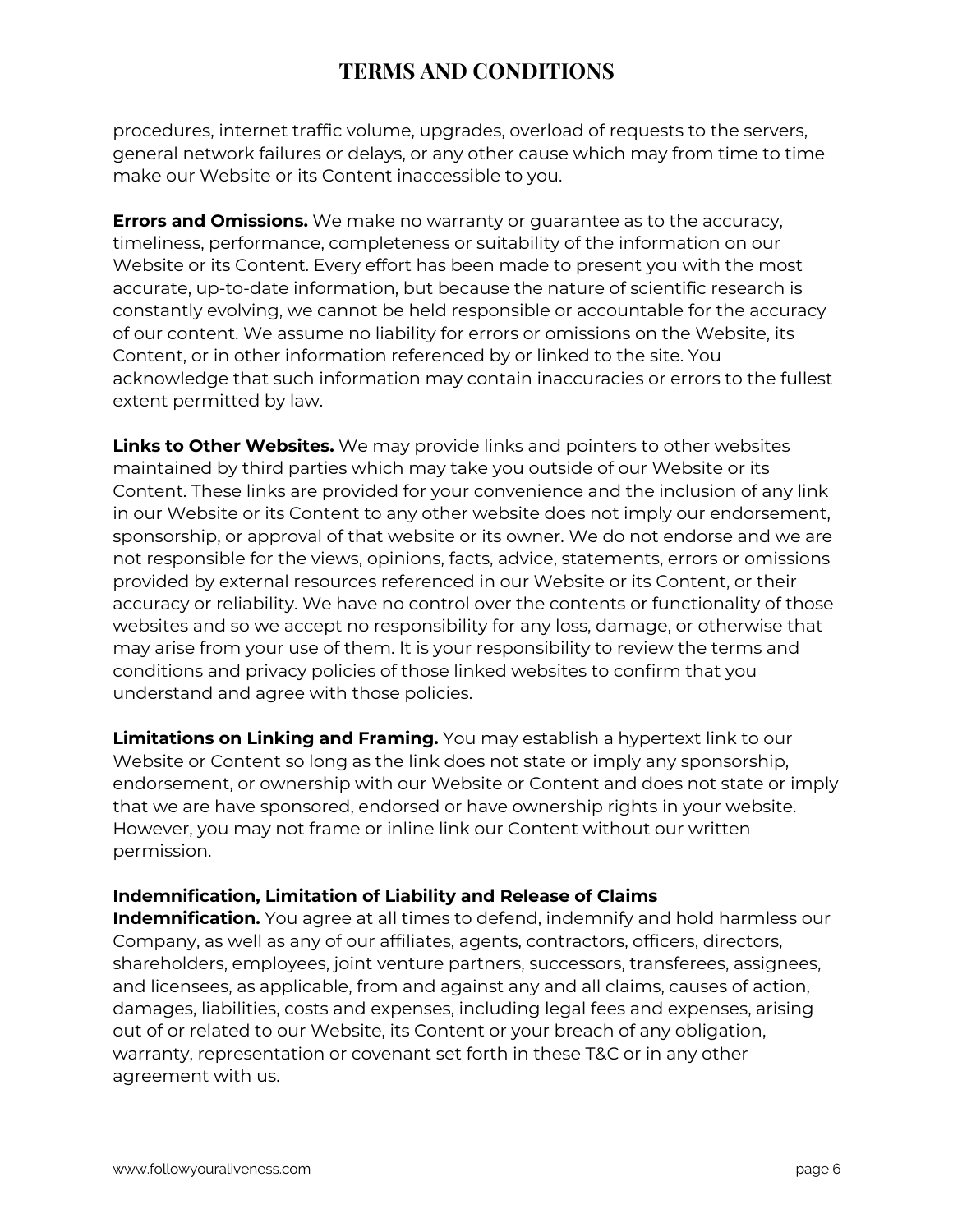**Limitation of Liability.** Unless otherwise limited by law, we will not be held responsible or liable in any way for the information, products or materials that you request or receive through or on our Website and its Content. We do not assume liability for accidents, delays, injuries, harm, loss, damage, death, lost profits, personal or business interruptions, misapplication of information, physical or mental disease, condition or issue, or otherwise, due to any act or default of anyone or any business, whether owners, staff, agents, joint venture partners, contractors, vendors, affiliates or otherwise, affiliated with us. We do not assume liability for any owners, staff, agents, joint venture partners, contractors, vendors, affiliates or otherwise who is engaged in rendering our Website or its Content, or in any way or in any location. In the event that you use our Website and its Content or any other information provided by us or affiliated with us, we assume no responsibility, unless otherwise provided by law.

**Release of Claims.** In no event will we be liable to any party for any type of direct, indirect, special, incidental, equitable or consequential damages for any use of or reliance on our Website and its Content, or on those affiliated with us in any way, and you hereby release us from any and all claims; including, without limitation, those related to lost profits, personal or business interruptions, personal injuries, accidents, misapplication of information, or any other loss, physical or mental disease, condition or issue, or otherwise, even if we are expressly advised of the possibility of such damages or difficulties.

#### **Your Conduct**

You are agreeing that you will not use our Website or its Conduct in any way that causes or is likely to cause the Website, Content, or access to them to be interrupted, damaged or impaired in any way. You understand that you are solely responsible for all electronic communications and content sent from your computer to this Website and its Content and to us.

You agree to only purchase goods or services for yourself or for another person for whom you are legally permitted to do so or for whom you have obtained the express consent to provide their name, address, method of payment, credit card number, and billing information.

You agree to be financially responsible for all purchases made by you or someone acting on your behalf through the Website or its Content. You agree to use the Website and its Content for legitimate, non-commercial purposes only and not for speculative, false, fraudulent, or illegal purposes.

You must use the Website and its Content for lawful purposes only. You agree that you will not use the Website or its Content in any of the following ways: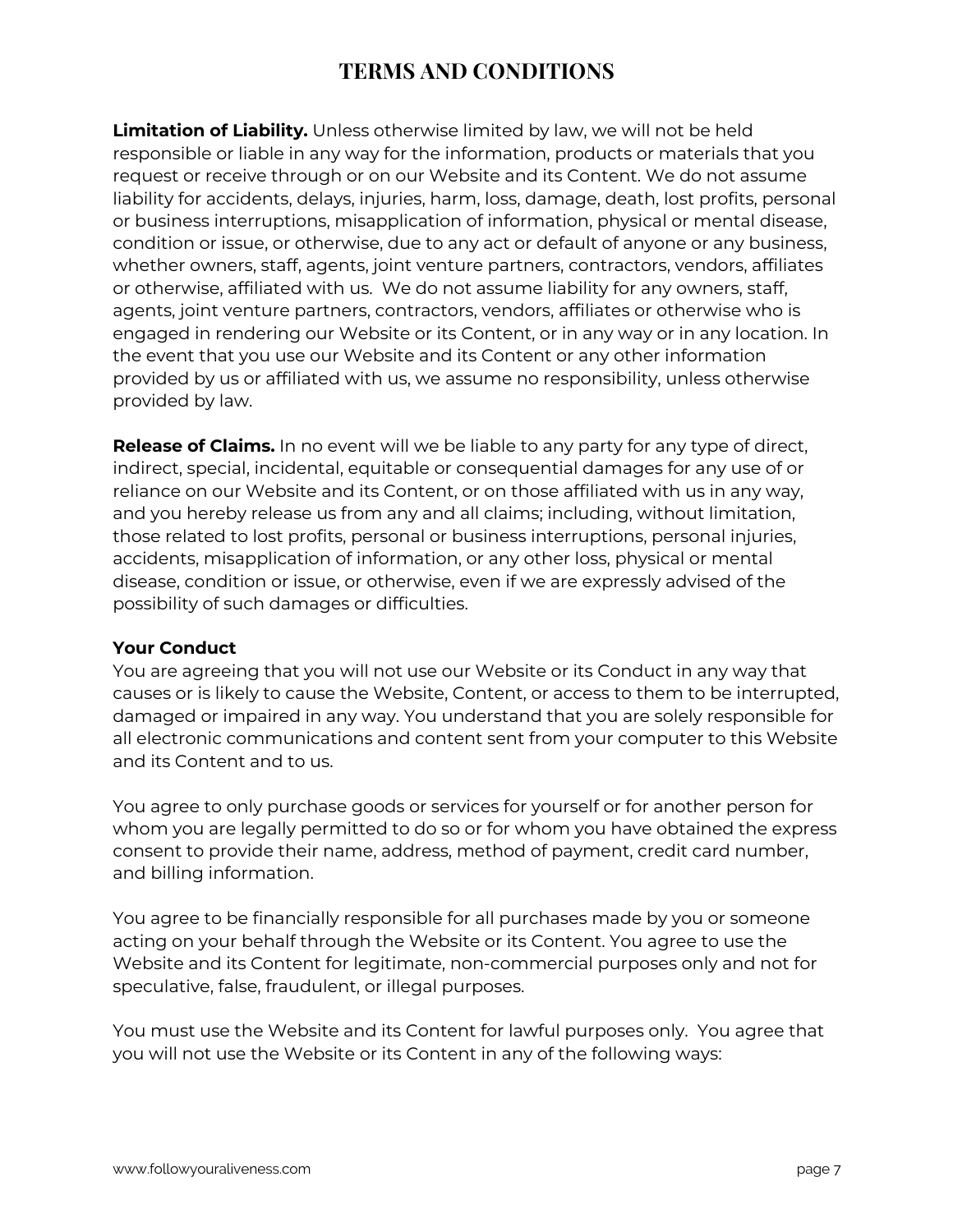- For fraudulent purposes or in connection with a criminal offence or otherwise carry out any unlawful activity
- To send, use or re-use any material that is illegal, offensive, abusive, indecent, harmful, defamatory, obscene or menacing, threatening, objectionable, invasive of privacy, in breach of confidence, infringing of any intellectual property rights, or that may otherwise may injure others
- To send, negatively impact, or infect our Website or its Content with software viruses or any other harmful or similar computer code designed to adversely affect the operation of any computer software or hardware, commercial solicitation, chain letters, mass mailings or any spam, whether intended or not
- To cause annoyance, inconvenience or needless anxiety
- To impersonate any third party or otherwise mislead as to the origin of your contributions
- To reproduce, duplicate, copy or resell any part of our Website or its Content in a way that is not in compliance with these T&C or any other agreement with us.

### **Online Commerce**

Certain sections of the Website or its Content may allow you to make purchases from us or from other merchants. If you make a purchase from us on or through our Website or its Content, all information obtained during your purchase or transaction and all of the information that you give as part of the transaction, such as your name, address, method of payment, credit card number, and billing information, may be collected by both us, the merchant, and our payment processing company. Please review our Privacy Policy (www.followyouraliveness.com/privacy) for how we comply with securing your personal data.

Your participation, correspondence or business dealings with any affiliate, individual or company found on or through our Website, all purchase terms, conditions, representations or warranties associated with payment, refunds, and/or delivery related to your purchase, are solely between you and the merchant. You agree that we shall not be responsible or liable for any loss, damage, refunds, or other matters of any sort that incurred as the result of such dealings with a merchant.

Payment processing companies and merchants may have privacy and data collection practices that are different from ours. We have no responsibility or liability for these independent policies of the payment processing companies and merchants. In addition, when you make certain purchases through our Website or its Content, you may be subject to the additional terms and conditions of a payment processing company, merchant or us that specifically apply to your purchase. For more information regarding a merchant and its terms and conditions that may apply, visit that merchant's Website and click on its information links or contact the Merchant directly.